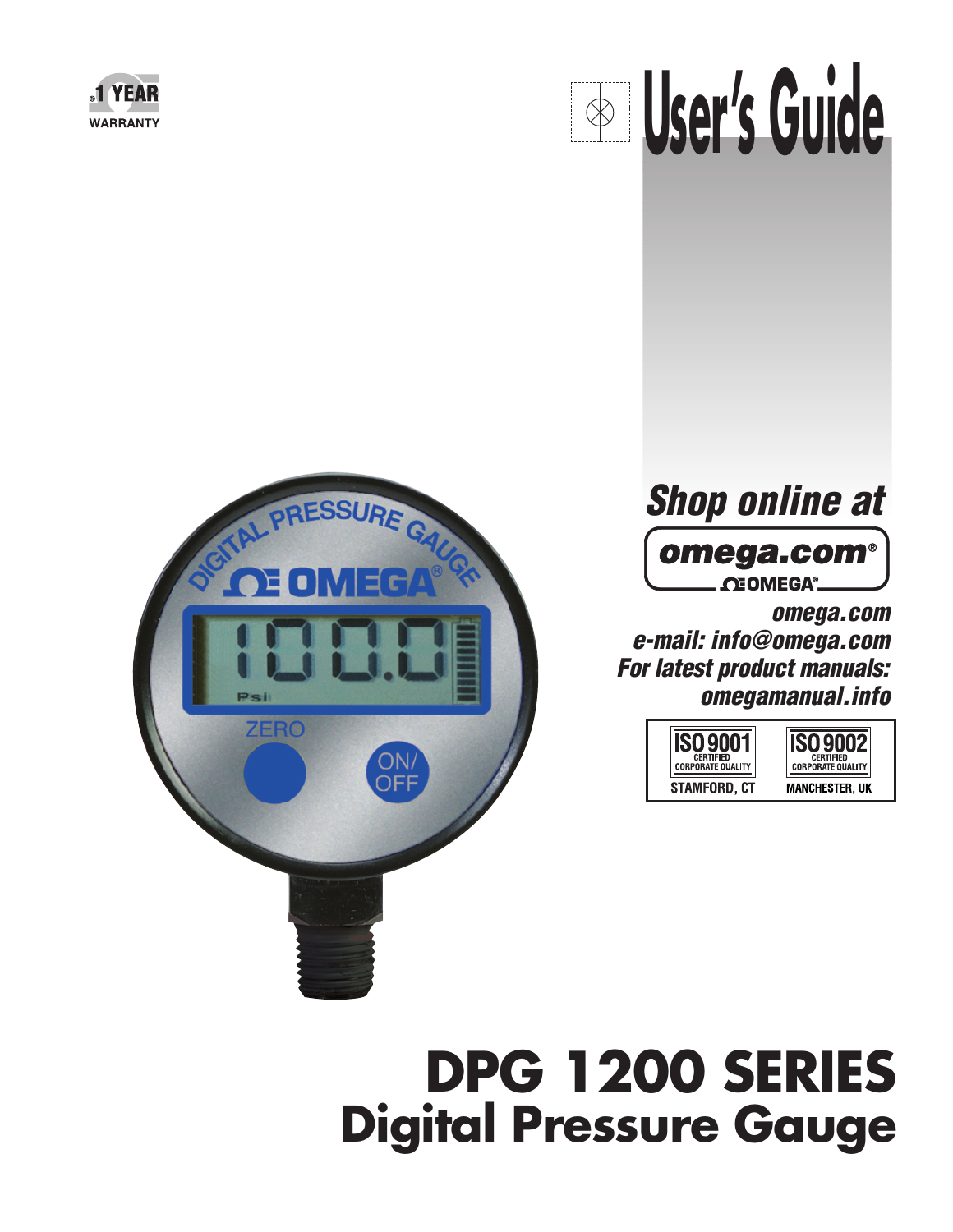# **Model 1200, 1202, 1203 and 1205**

# **DIGITAL PRESSURE GAUGE OPERATING INSTRUCTION**

**\_\_\_\_\_\_\_\_\_\_\_\_\_\_\_\_\_\_\_\_\_\_\_\_\_\_\_\_\_\_\_\_\_\_\_\_\_\_\_\_\_\_\_\_\_\_\_**

#### **Operating / Mounting Instructions**

- 1. Mount the gauge on a suitable \_" (or appropriately sized) NPT female fittings. Use Teflon tape or pipe dope to seal threads. Do not over tighten.
- 2. Depress **ON/OFF** button to power up unit (no pressure applied). If there is a reading other than zero, press the **ZERO** button to zero-out the display.
- 3. **Apply pressure** to the gauge the display should now indicate that pressure is being applied. **Note:** If the ZERO Button is pressed when the pressure is changing, the display will not indicate "0" until the pressure has stabilized or by reducing the system pressure back to "0" (no pressure applied). Press the ZERO button to zero-out the display once pressure has been stabilized.
- 4. Press the **ON/OFF** button to shut off display. **Note:** The display will automatically turn off after approximately 3 minutes.
- 5. **Battery Replacement**: The battery is located on the inside of the rear cover. Remove one screw to remove the rear cover. Using a small screwdriver to slide the battery out, un-snap the old 9V battery and replace with the new battery. Replace the rear cover and the screw when complete.

**Caution:** Do not hold down the ON/OFF button for more than 5 seconds. This could affect the calibration of the gauge.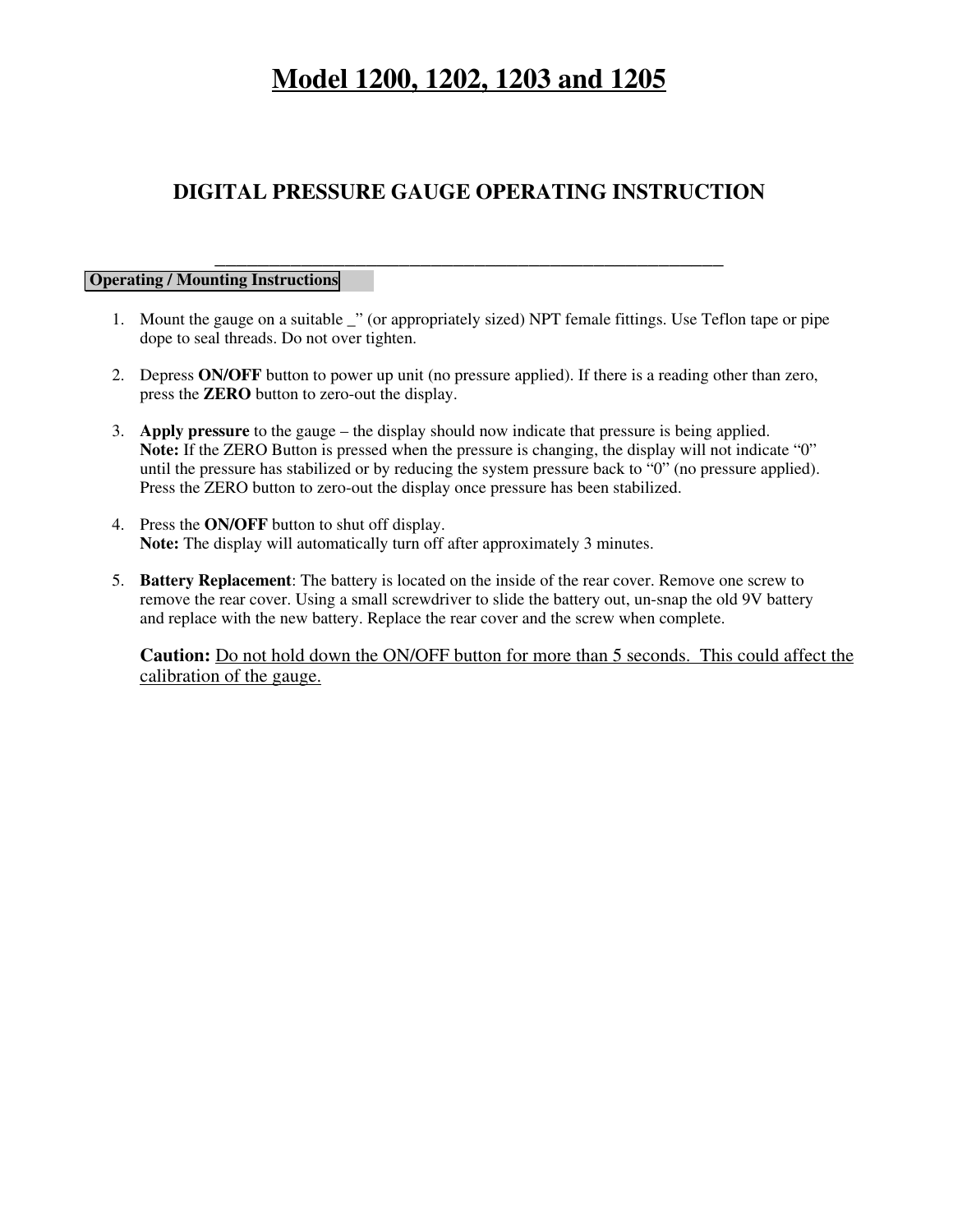# **Model 1200, 1202, 1203 & 1205 Operation Settings**



#### **Settings Glossary:**

Continuous reading: the gauge display constantly shows the current reading

Peak and Hold: the gauge displays the maximum recorded pressure during a specified time period or session

Aon: the gauge will be set to stay on for a maximum of 15 minutes

Aoff: the gauge will be set to stay on for only 3 minutes

Maximum Over Pressure Limit: the maximum amount of pressure the gauge will display beyond the gauge's specified range

Minimum under pressure Limit: the lower limit that the gauge will display beyond zero